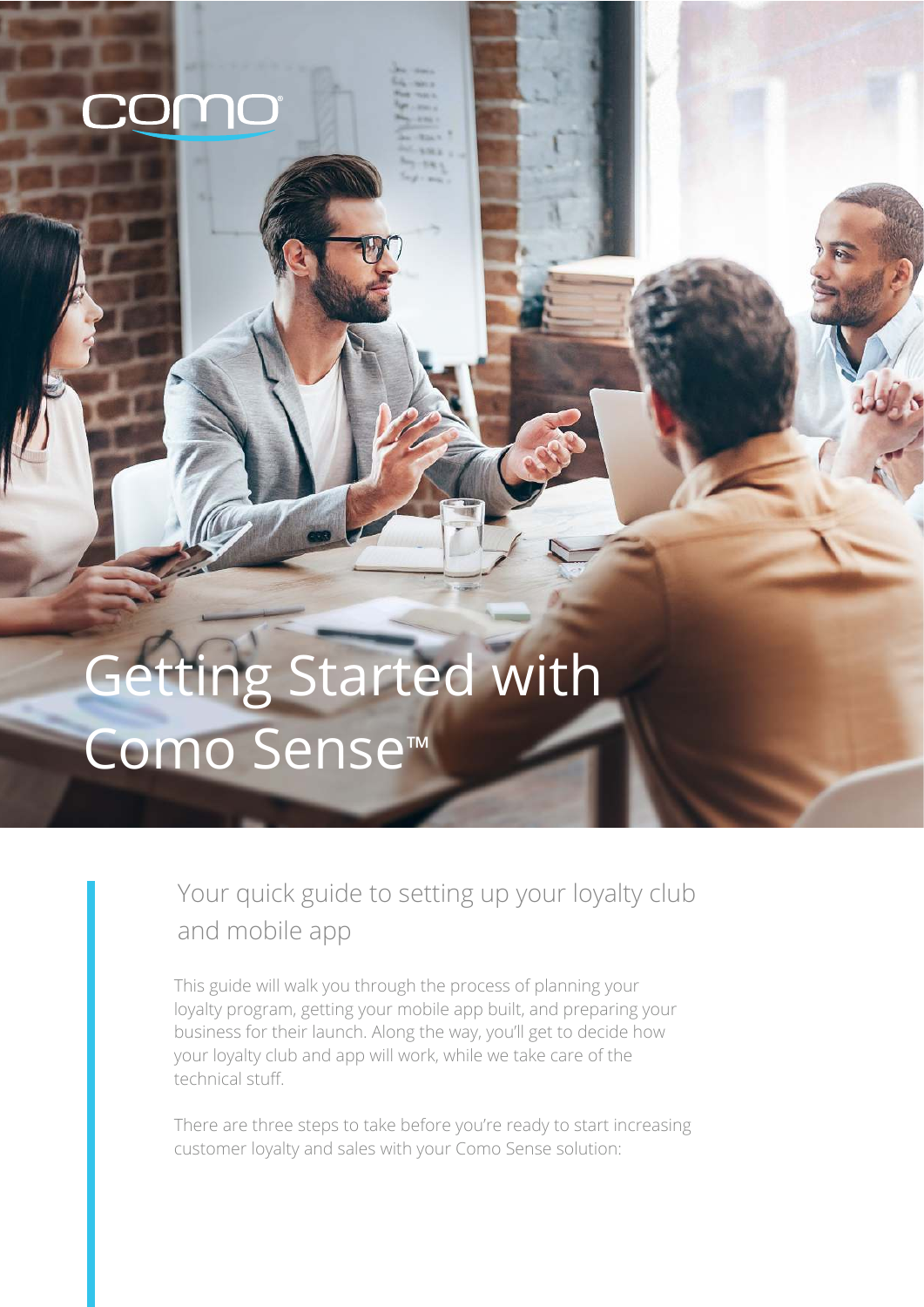#### Planning

**1**

**2**

**3**

During the planning phase, you'll give us information about your vision for your app and loyalty program. You'll send us graphic materials showing your business's look and feel, and you'll fill out a specification form covering:

- **· Your loyalty program** What welcome gift will you give new members of your loyalty club? What rewards will members earn as they shop, and how will they earn them? (Options include a punch card, points to be used in your point shop, and credit that customers can use to buy anything your business sells.)
- **· Your app** What features and content will your app include?



*[Check out this catalog](https://s3-eu-west-1.amazonaws.com/materials.como.com/Welcome%20kit%20-%20Essential%20Como%20Sense%20Features.pdf) for a full list of features you can choose from, and see [these recommended Como Sense apps](https://play.google.com/store/apps/developer?id=Como%20UK&hl=en) for inspiration.*

## Building

Once you send us your specification form and examples of graphic materials, we'll build your app and help you get it ready for your customers to start downloading it. This phase includes:

- **· App creation**  We'll build your app using our templates and your requested specifications.
- **· App finalization** We'll send you a demo of your completed app, get feedback from you, and finalize it.
- **· App submission** Once your app is finalized, we'll walk you through the process of submitting it to the App Store and Google Play, so your customers can easily download it. *[Read more](https://s3-eu-west-1.amazonaws.com/materials.como.com/Submission%20to%20Apple%20-%20Guide%20.pdf)*

*Keep in mind: You can always change the content in your app, even after it's live on the stores.*

### Preparing for Launch

Once your app is ready, it's time to spread the word and make sure your business is ready to launch it. This step includes:

- **· Testing** Our team will run tests to make sure there are no technical problems.
- **· Training** You'll learn how to operate Como Sense at your POS.
- **· Marketing** Let customers know you're about to launch your loyalty club and app—and make sure they know why they should join! To start promoting your new club, you can print off a QR code and a flyer from your Como Sense dashboard.
- **· Pilot** Invite a few employees and some handpicked customers to try out your Como Sense solution and make sure everything is running smoothly. Then let us know if you have any questions before your launch.